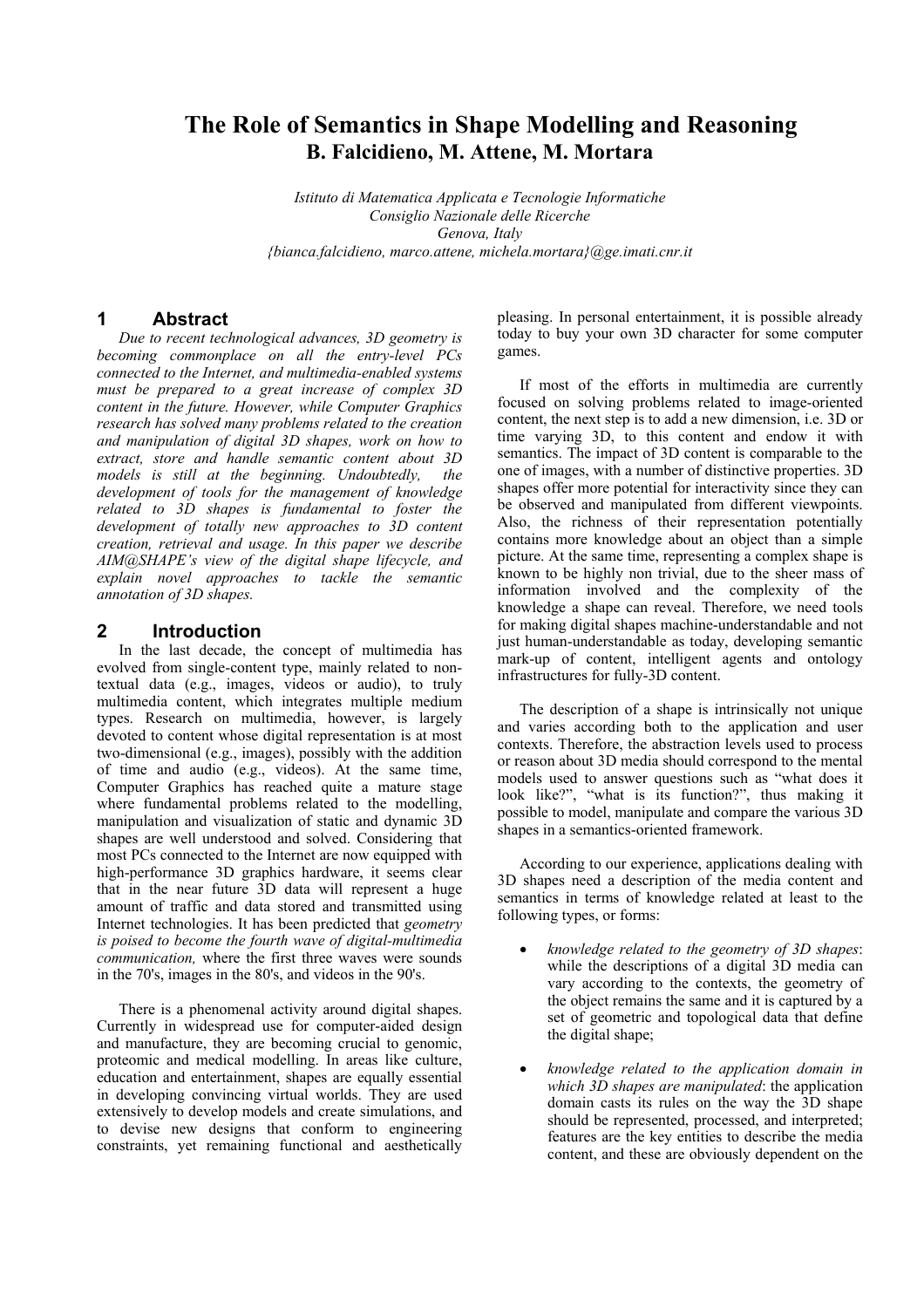domain. Beside the description of the shapes content, a big role is played by knowledge of the domain experts which is used to manipulate the digital model: for example, the correct manner to compute a finite element mesh of a 3D object represented by free-form surfaces is subject also to informal rules that should be captured in a knowledge formalisation framework;

• *knowledge related to the meaning of the object represented by the 3D shapes*: they may represent objects that belong to a category of shapes, either in broad unrestricted domains (e.g. chair, table in the house furniture) or narrow specific domains (e.g. T-slots, pockets in mechanical engineering).

The first bullet is concerned with knowledge, which has geometry as its background domain. 3D geometry, as used in applications, has to do with a much richer variety of methods and models, and for example in the product modelling scenario, users might have to deal with different representation schemes for the same product within the same modelling pipeline.

The second bullet refers to knowledge pertaining to the specific application domain, but it has to be linked to the geometric content of the 3D shapes. Therefore, if we want to devise semantic 3D systems, with some reasoning capabilities, we have to formalise also expert knowledge owned by the professionals of the field.

Finally, the third bullet has to do with knowledge related to the existence of categories of shapes; as such, it is related both to generic and specific domains. Usually in 3D applications, it is neither necessary nor feasible to formalise the rules that precisely define these categories in terms of geometric properties of the shape, besides very simple cases. However, due to the potential impact of methods for search and retrieval of digital 3D models, there is a growing interest in methods that can be used to derive feature vectors or more structured descriptors that could be used to automatically classify 3D shapes.

# **3 The AIM@SHAPE Vision and Mission**

In this context, the FP6-IST Network of Excellence AIM@SHAPE [1] is pursuing the introduction of knowledge management techniques in shape modelling, with the aim of making explicit and sharable the knowledge embedded in multi-dimensional media, with focus on 3D content. On the one hand, this requires the development of tools able to extract semantics from 3D models (e.g. automatic or semi-automatic annotation tools), on the other hand it is necessary to build a common framework for reasoning, searching and interacting with the semantic content related to the knowledge domain. One of the objectives of AIM@SHAPE is therefore to develop new methods and tools for modelling, extracting and reasoning about knowledge related to digital 3D content, where knowledge is concerned with *geometry*

(the spatial extent of objects), *structure* (object features and part-whole decomposition), *attributes* (colours, textures, names attached to an object, its parts and/or its features), *semantics* (meaning or purpose in a specific context), and has interaction with *time* (e.g., shape morphing, animation, videos).

An example of semantics-based shape modelling is illustrated in Figure 1, where a bottom-up pipeline for modelling a virtual human is shown. The modelling process starts with the scanning of a real body model (a), and the acquired data are used to build a first digital model of the real shape (b). The geometry of the body is represented in this case by a triangle mesh, which contains all data needed to render nicely the digital object. In the triangle mesh, however, nothing is stored about the semantics of the objects or of its features: it is not possible to distinguish points belonging to the legs from points belonging to the hands. With suitable shape analysis methods, it is possible to detect relevant parts of the digital model, having a protrusion-like form (c); based on this analysis the initial geometry is segmented and the triangles are organized in a skeleton-like structure of the body model (d). Finally, another step of analysis is used, which makes use of context-specific rules, to tag parts of the structure with semantically-oriented labels, such as legs, arms and so on. The tagged model is now ready for being animated properly in a virtual environment scenario (e).

The shift from a purely geometric to a semantic-aware level of 3D content production and storage requires fundamental research to be done within an underlying common conceptualisation framework, which formalizes shape knowledge via the adoption of shared metadata and ontologies. In AIM@SHAPE, ontologies are structured frameworks of concepts, meanings and relations which make explicit the knowledge associated with shapes (for example, see Figure 2). They predefine semantics that can be used to annotate shapes with domain-specific information.

#### **4 A new proposal for part-based annotation of 3D shapes**

Annotating shapes amounts to formally coding additional knowledge in the form of structured attributes, or metadata, and is a crucial ingredient for the development of effective search mechanisms. Within future knowledge bases of annotated 3d media, one could be able to answer queries of the type "find a shape containing two arms and two legs", or even to ask "find legs" and obtain as results proper subparts of whole shapes. In principle, an expert in a particular domain should be able to identify significant features and to assign them a specific meaning. As an example, an engineer should be able to look at a surface mesh representing a scanned engine and identify which parts have a specific mechanical functionality.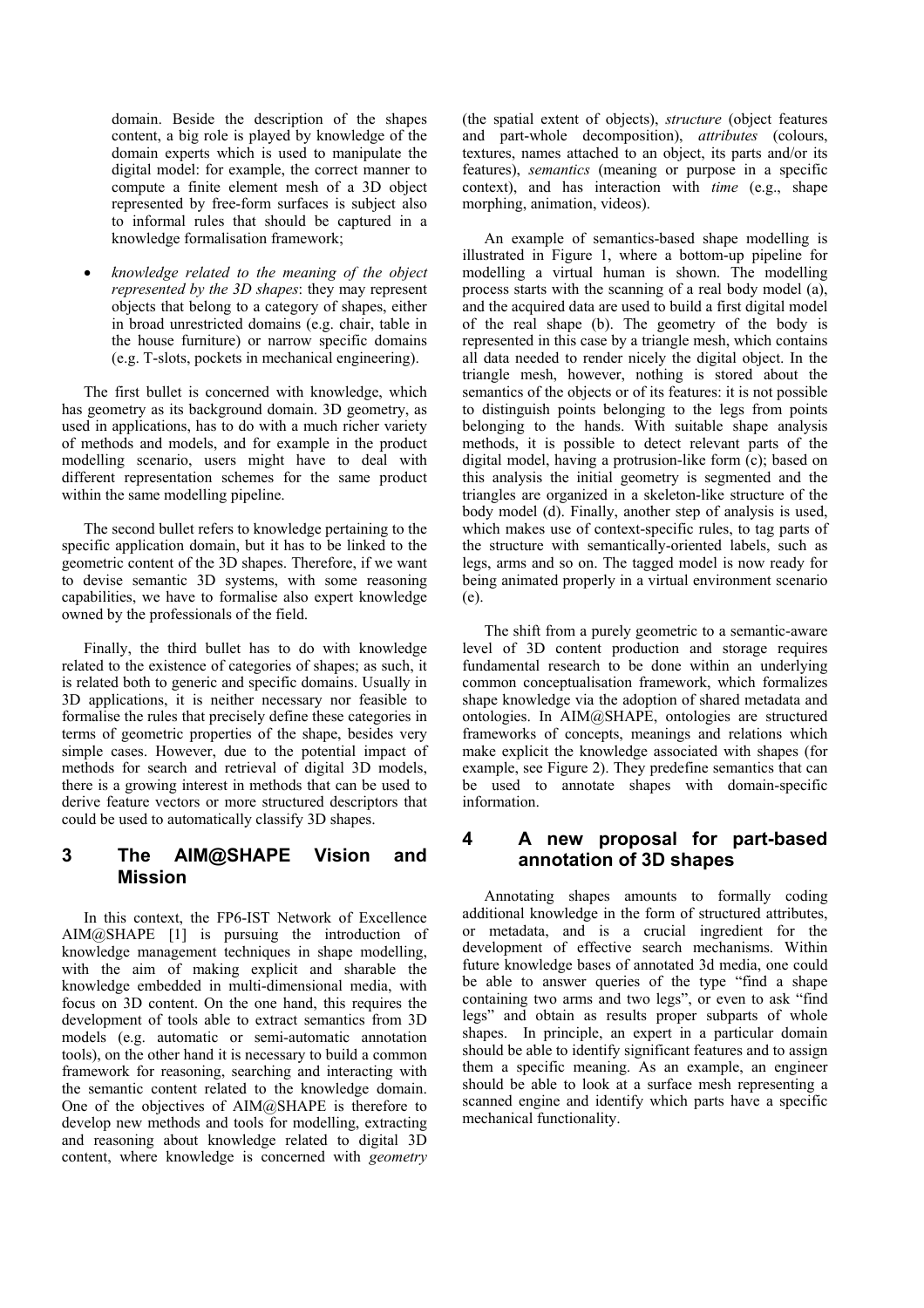

Figure 1: The bottom-up digital shape lifecycle applied to virtual humans.



Figure 2: General scheme of the Virtual Human Ontology

Unfortunately, to the best of our knowledge, today there is no practical way to transform such expertise into usable content to be coupled with the plain geometric information. To bridge this gap, we defined an annotation pipeline and developed a prototype graphical tool called the *ShapeAnnotator*. This tool has been specifically designed to assist an expert user in the task of annotating a surface mesh with semantics belonging to a domain of expertise.

Broadly speaking, expressing the semantics of 3D shapes requires the identification of significant parts, or *features*, the specification of the domain of expertise using some kind of formalism, and the storage of the geometry plus its semantic description in a way that could be accessed easily, by humans as well as by software agents.

Clearly, the optimal solution would be the automatic annotation of 3D shapes, but this is generally unfeasible due the intrinsic difficulty of devising a system that automatically extracts all the relevant features of an object. In the area of shape segmentation, indeed, some significant results have already been obtained [2], but the problem is still open and remains of alive interest. In contrast, to the best of our knowledge, very few work has been done to automatically annotate shapes, and only for very specialized tasks [3][4]. In section 6 a method to automatically segment human body shapes is described.

#### **5 The ShapeAnnotator**

The paradigm behind the ShapeAnnotator is based on the twofold assumption that an effective annotation must be relative to a specific domain, and the definition of relevant shape feature must be relative to the same domain.

Thus, the input of the ShapeAnnotator is constituted of (1) the shape to be annotated, (2) an ontology representing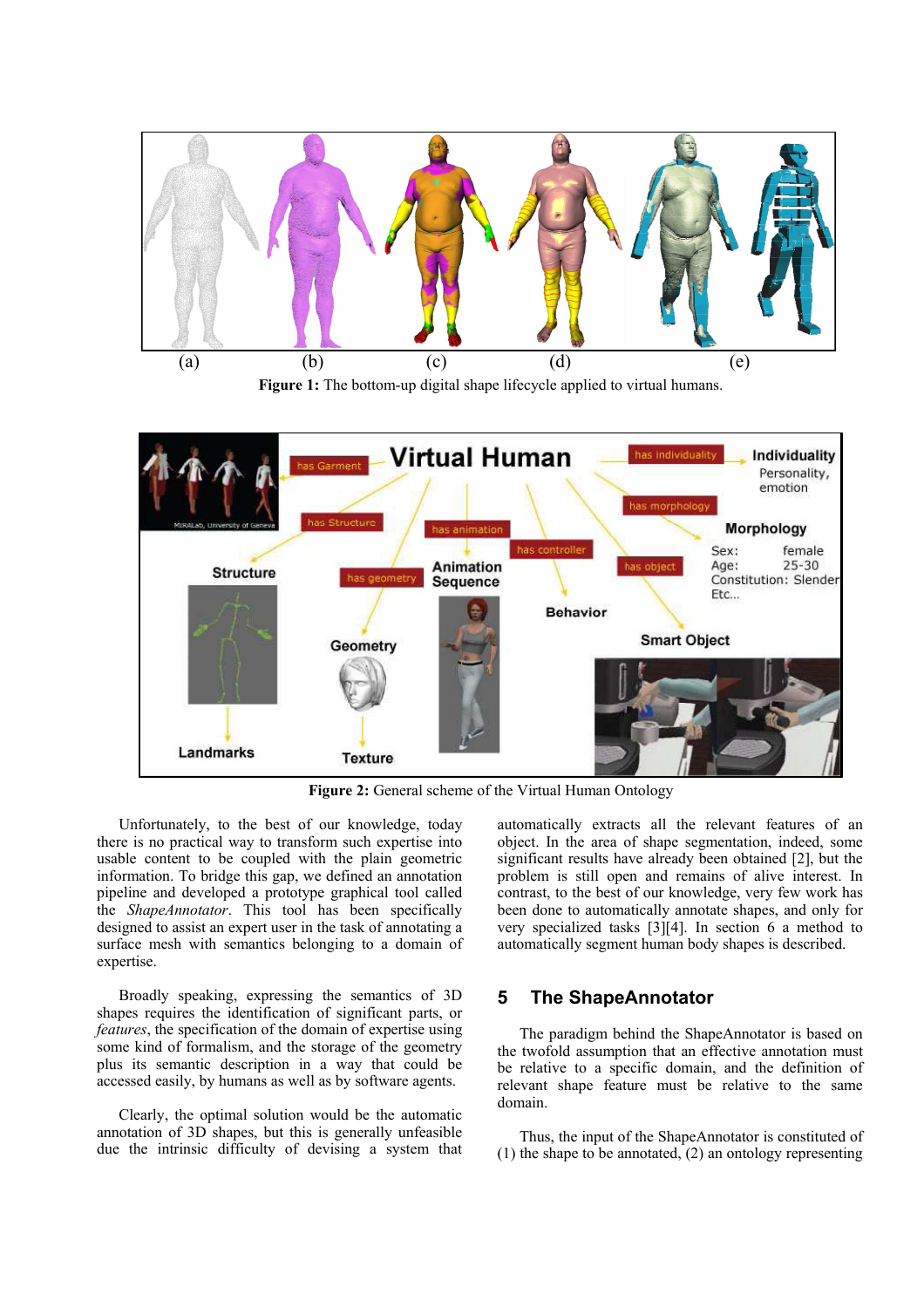the annotation domain, and (3) an optional set of shape segmentation *plug-ins* to extract specific, domaindependent features. Plug-ins are optional because the ShapeAnnotator already includes several standard segmentation algorithms whose results can be composed and edited within a *multi-segmentation* to define nontrivial features. In many cases, in fact, shape features are not sharply defined in terms of their boundary; if the annotation domain describes a head and a torso to be adjacent parts of a human body, for example, the neck should be considered part of both. In general, features may overlap and they do not necessarily form a partitioning of the whole (i.e. some parts may remain undefined as they do not have any particular meaning in the context addressed).

Note that for 2D images, segmentation algorithms are not always considered helpful to define features for annotation; on a flat image, in fact, useful features may be even sketched by hand [5]. In contrast, a 3D shape may be very complex and drawing the boundary of a feature might become a rather tedious task, involving not only the drawing stage, but also rotating the scene, translating and zooming in and out to show the portions of the surface to draw on.

Once segmentation algorithms have been run to properly define interesting features, the next step consists of selecting each such feature and tagging it with a concept of the ontology. To this aim, the ShapeAnnotator provides an integrated ontology browser to seek and select the proper concept by navigating across ontological relations, and to create an instance for the resulting **knowledge base**.

The output of the annotation process is a pair of files that encode:

- The geometry of the shape and its interesting features;
- The set of instances describing the features.

The domain ontology coupled with the instances form a knowledge base in which the semantics is connected to the geometry (see Figure 3).

#### **6 Automatic annotation of human body models**

As mentioned in section 4, at present automatic semantic annotation is not reachable in the general case, while it is possible in a few specific domains. In the following, we are going to describe an algorithm to automatically annotate parts of human body models and show the results on real scan data.

Basic components of articulated shapes such as human body models are best identified by tubular and non-tubular features. In fact, while geometric attributes may vary from a model to another, the human body structure is well defined and the basic components are predominantly tubular (e.g., arms, legs, fingers, neck). A segmentation into tubular/ non-tubular parts may be expressive enough to allow an automatic annotation of components with semantic content, at least in well specified knowledge domains like that of human body models.



**Figure 3:** Bridging geometry and semantics. The file *girl.owl* encodes instances of concepts formalized in *Human\_bodies.owl* and, at the same time, points to the corresponding geometry in *girl.ply*.

Therefore, we implemented an automatic semantic annotator for human body parts based on the segmentation given by an algorithm called *Plumber* [6]. Plumber segments a mesh into *tubes* and *blobs* (non-tubular features). For each features some geometric attributes are also computed, such as blobs' volume and tubes' axis length and section size.

The annotation can be defined as a function  $f: S \to L$ from the set of segments *S* into the set of labels *L*. In our case, the segments are those given by *Plumber*; labels are defined in order to make the annotation exhaustive with respect to the segmentation, therefore:

#### *L* := *trunk, arm, hand, palm, finger, fingertip, leg, foot, neck, head.*

 In general, some of the labels in *S* might not appear in the annotation because they have not been identified by the segmentation due to the posture, the poor quality of the scans, or the selection of level of details which do not enable to characterize small features such as fingers. In this last case, the hand segment will be labelled as *hand*, discarding the *palm*, *fingers*, and *fingertip* labels. Conversely, fingers, fingertips, and palm will be instantiated at the expense of *hand*, unless we deduce afterwards that adjacent regions labelled as *palm*, *finger*, and *fingertip* form a *hand*. The annotator exploits the geometric attributes of parts, computed during the segmentation phase. For tubes these are the axis length and the maximum, minimum and average length of cross sections, while for blobs the volume is considered. We point out that a tube segment has always two adjacent segments, while a blob segment may be adjacent to one or more parts; in particular, we will call *cap* a blob segment adjacent to one segment exactly. Given a segmented